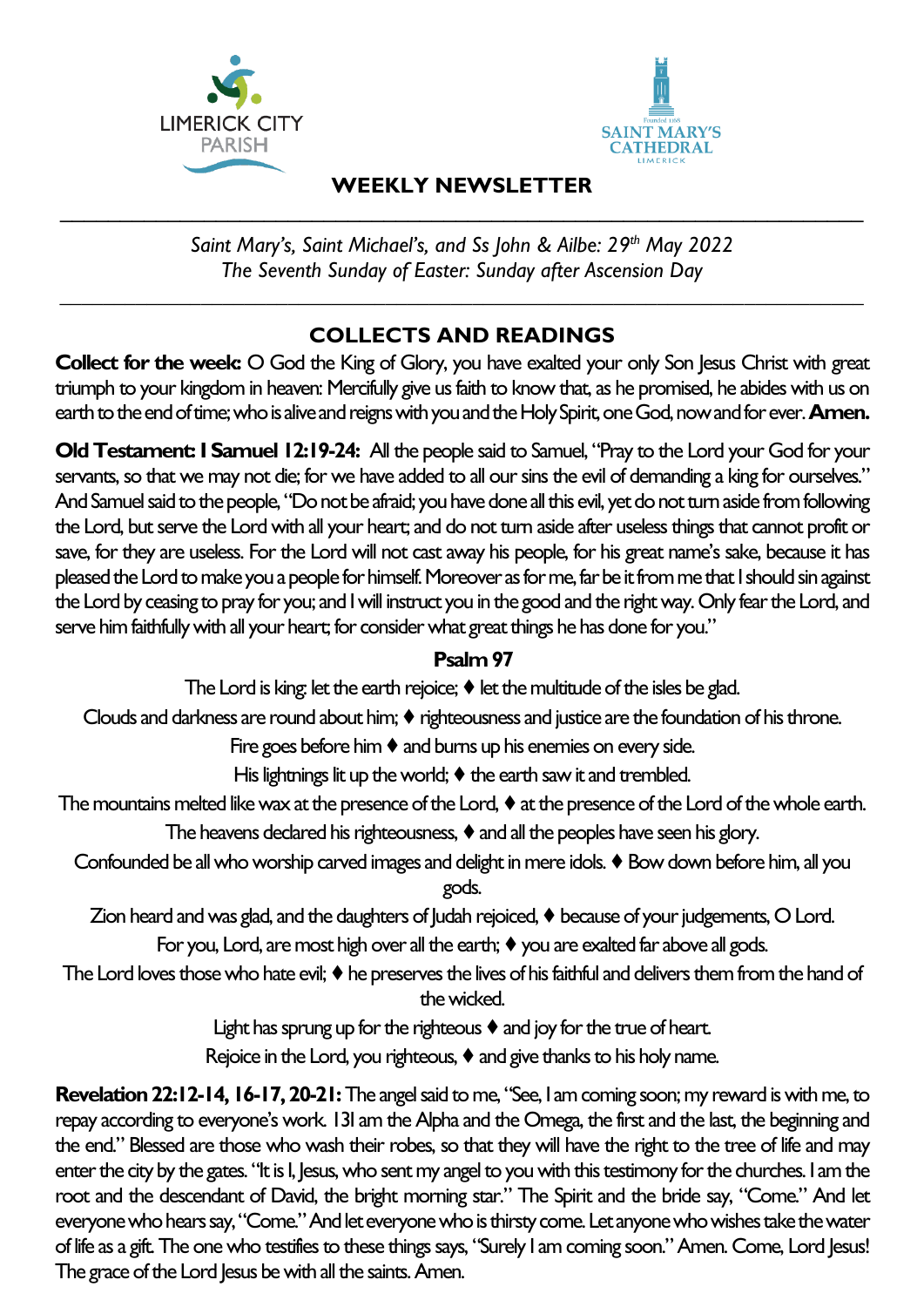**Gospel: St John 17:20-26:** lesus said, "I ask not only on behalf of these, but also on behalf of those who will believe in me through their word, that they may all be one. As you, Father, are in me and I am in you, may they also be in us, so that the world may believe that you have sent me. The glory that you have given me I have given them, so that they may be one, as we are one, I in them and you in me, that they may become completely one, so that the world may know that you have sent me and have loved them even as you have loved me. Father, I desire that those also, whom you have given me, may be with me where I am, to see my glory, which you have given me because you loved me before the foundation of the world. "Righteous Father, the world does not know you, but I know you; and these know that you have sent me. I made your name known to them, and I will make it known, so that the love with which you have loved me may be in them, and I in them."

**Post-Communion Prayer:** Eternal Giver of love and power, your Son Jesus Christ has sent us into all the world to preach the gospel of his kingdom. Confirm us in this mission, and help us to live the good news we proclaim; through Jesus Christ our Lord.**Amen**.

### **Hymns:**

| Saint Michael's | $326 \mid 619 \mid 425 \mid 526$ |  |
|-----------------|----------------------------------|--|
| Saint Mary's    | $285$   398   281                |  |

#### *Service Notes*

- Services will be recorded and may be viewed online on: *[www.churchservices.tv](http://www.churchservices.tv/)* and the Cathedral website (*[www.saintmaryscathedral.ie](http://www.saintmaryscathedral.ie/)*) within the 90 days following the service. After that time recordings will be destroyed however exceptions may apply and recordings could last longer if the Cathedral required it. Occasional services may be recorded and will be advertised on both websites www.churchservices.tv and *[www.saintmaryscathedral.ie](http://www.saintmaryscathedral.ie/)* and/or other communication channels of the Cathedral). If you would like further information on a particular event, please contact the Cathedral office.
- The New Revised Standard Version (Anglicized Edition)*, copyright 1989, 1995 by the Division of Christian Education of the National Council of the Churches of Christ in the United States of America*
- *Material in this service is reproduced from The Book of Common Prayer under licence, copyright © RCB 2004*
- *One License Number: A-738650*

| <b>Date</b>              | <b>Time</b> | <b>Event</b>                    | <b>Venue</b>              |  |
|--------------------------|-------------|---------------------------------|---------------------------|--|
| Sunday 29th              | 10.00       | <b>Holy Communion</b>           | Saint Michael's           |  |
| <b>Easter VII</b>        | 11.00       | <b>Morning Prayer</b>           | Ss John & Ailbe, Abington |  |
| Sunday after             | 11.15       | <b>Choral Eucharist</b>         | <b>The Cathedral</b>      |  |
| <b>Ascension Day</b>     | 14.00       | The International Day of United | <b>The Cathedral</b>      |  |
|                          |             | Nations Peacekeepers service    | <b>UN Memorial</b>        |  |
|                          | 18.00       | Concert                         | The Cathedral             |  |
| Monday 30 <sup>th</sup>  | 10.30       | <b>Morning Prayer</b>           | <b>The Cathedral</b>      |  |
| Tuesday 31st             | 10.30       | <b>Morning Prayer</b>           | <b>The Cathedral</b>      |  |
| Wednesday Ist            | 10.30       | <b>Morning Prayer</b>           | The Cathedral             |  |
|                          | 19.30       | Friends of Abington meeting     | Abington Parish Room      |  |
| Thursday 2nd             | 10.30       | <b>Holy Communion</b>           | <b>The Cathedral</b>      |  |
| Friday 3rd               | 10.30       | <b>Morning Prayer</b>           | The Cathedral             |  |
| Saturday 4 <sup>th</sup> | 10.30       | Morning Prayer                  | Saint Michael's           |  |
| Sunday 5 <sup>th</sup>   | 11.15       | <b>Holy Communion</b>           | <b>The Cathedral</b>      |  |
| Pentecost                |             | <b>NO SERVICE</b>               | Ss John & Ailbe, Abington |  |

#### **Services & Events**: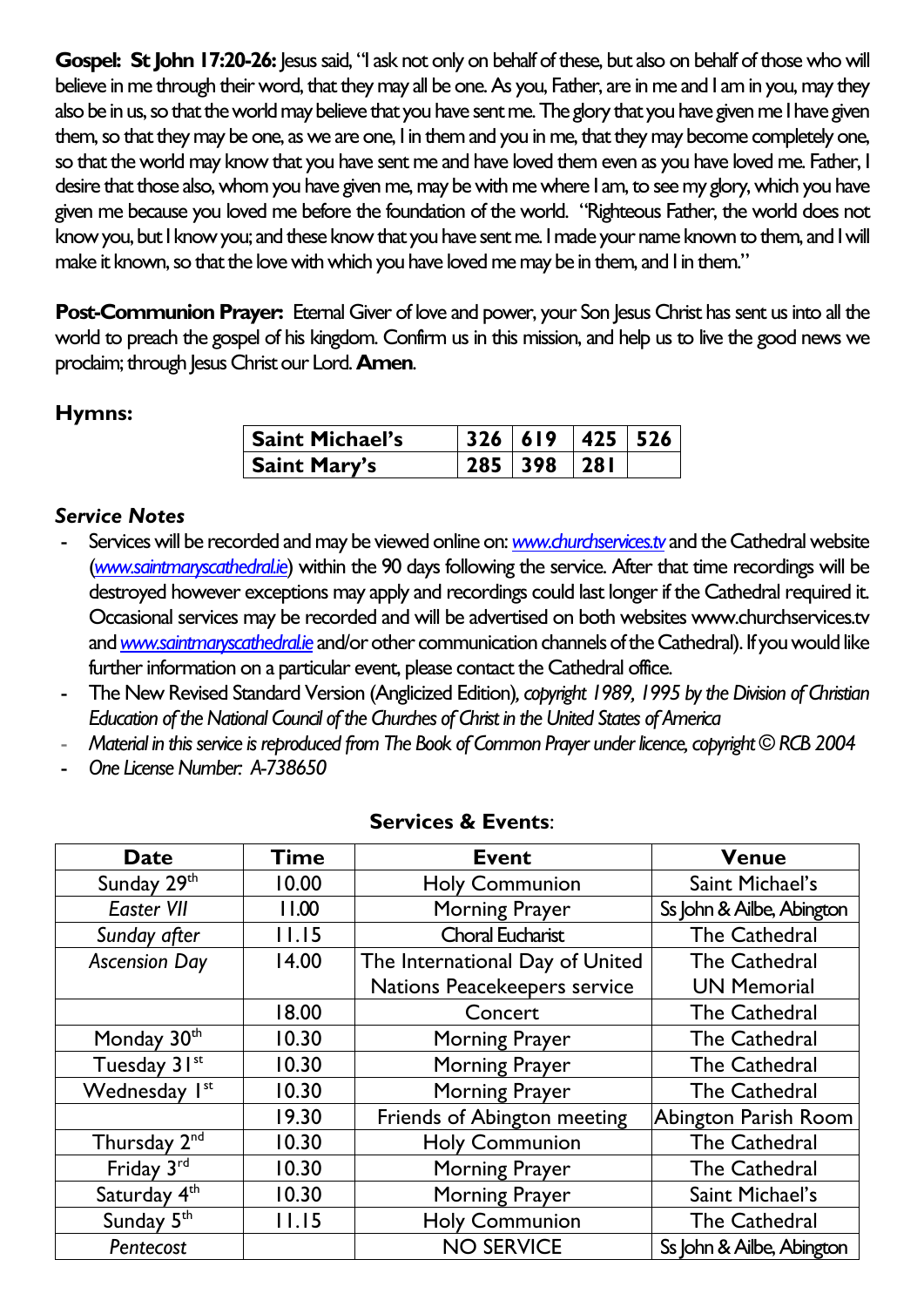## **THIS WEEK'S NOTICES**

**Congratulations:** To Thomasena Stout and Norman Symes whose wedding takes place this weekend in Dunmanway. The Dean will be taking part in the service.

**The Cathedral Graveyard:** We are fortunate to have such a beautiful and peaceful space right in the middle of the city. In recent times the grounds have been enhanced by the inclusion of a wild-flower garden, new seating and planting. If you would like to make a donation towards the upkeep of the grounds, please do so through the Cathedral office or contact Lindsay Boyle or the Dean.

## **The Evergreens: Outing to Coole Park**

This will take place on Wednesday, 1st June, 2022. If your name is on our list, you will have been contacted by Noreen Allen (085 733 58 55), Mary Howes (086 857 93 77), Sheila Cusack (085 805 64 40) or Ros Stevenson (086 85 75 459). They will arrange lifts for all who wish to go. Yourallocated driver will contact you on Tuesday, 31st May to arrange the most suitable place to pick you up (most likely at your home). The time of departure will be about 10:15 am from Limerick. The cost of the outing is whatever you choose to have for your lunch at Coole Park! Or you may choose to bring a picnic! There is an Audio Visual presentation at the Visitors' Centre as well as an exhibition. This can be followed by walking to the lake or resting in the Walled Garden. We hope to have a brief meeting about 2:30 pm at the seating area in the Walled Garden. This is to hear your ideas as to what our programme should be for the rest of the year and into 2023. The return to Limerick should be about 4:00pm. (If you need to leave earlier, mention this to your allocated driver and arrangements may be made.) If you wish to change your mind about going or not going, please contact one of the four people above.

Wanted: For the Cathedral, a mahogany (or similar) table approx. 1 metre high x 50cm square top. Please ask the Dean for more information.

**A prayer for the situation in Ukraine:** O Lord our Governor, whose glory is in all the world: We commend to your merciful care the people and government of Ukraine that, being guided by your providence, they may dwell secure in your peace. Grant to their leaders and all in authority, wisdom and strength to know and to do your will. Fill them with the love of truth and righteousness, and make them ever mindful of their calling to serve their people; through Jesus Christ our Lord. Amen.

**Prayers for exams:** As we approach the end of the School year, we hold in Prayer all those sitting exams. For those preparing such events – remember it is only an exam and we are all here to support you. The following prayer is for use by all those sitting an examination –

Dear Lord, I want to do my best to fulfil the potential you have given me. Help me:

- to stay calm
- to keep things in perspective and be content with the best I can do on the day
- to look out for my friends who need a bit of encouragement, and
- to always remember that the real test is how closely I can follow in your way**.**

**Vocations Sunday:** Todayis Vocations Sunday. Anyone with an interest in exploring a vocation to ordained ministry is encouraged to speak with the Dean in the first instance. A range of resources is available at www.vocations.ireland.anglican.org along with the 'It's Your Call' video which highlights the call to ordained ministry. These resources include articles on pathways to ordination, lay ministry, pioneer ministry, and understanding selection, and posters for parishes to encourage people to think about the role to which God may be calling them.

**The Cathedral Welcome desk:** Are you interested in being part of the welcome team? Please speak with the Dean and/or Noreen Ellerker.